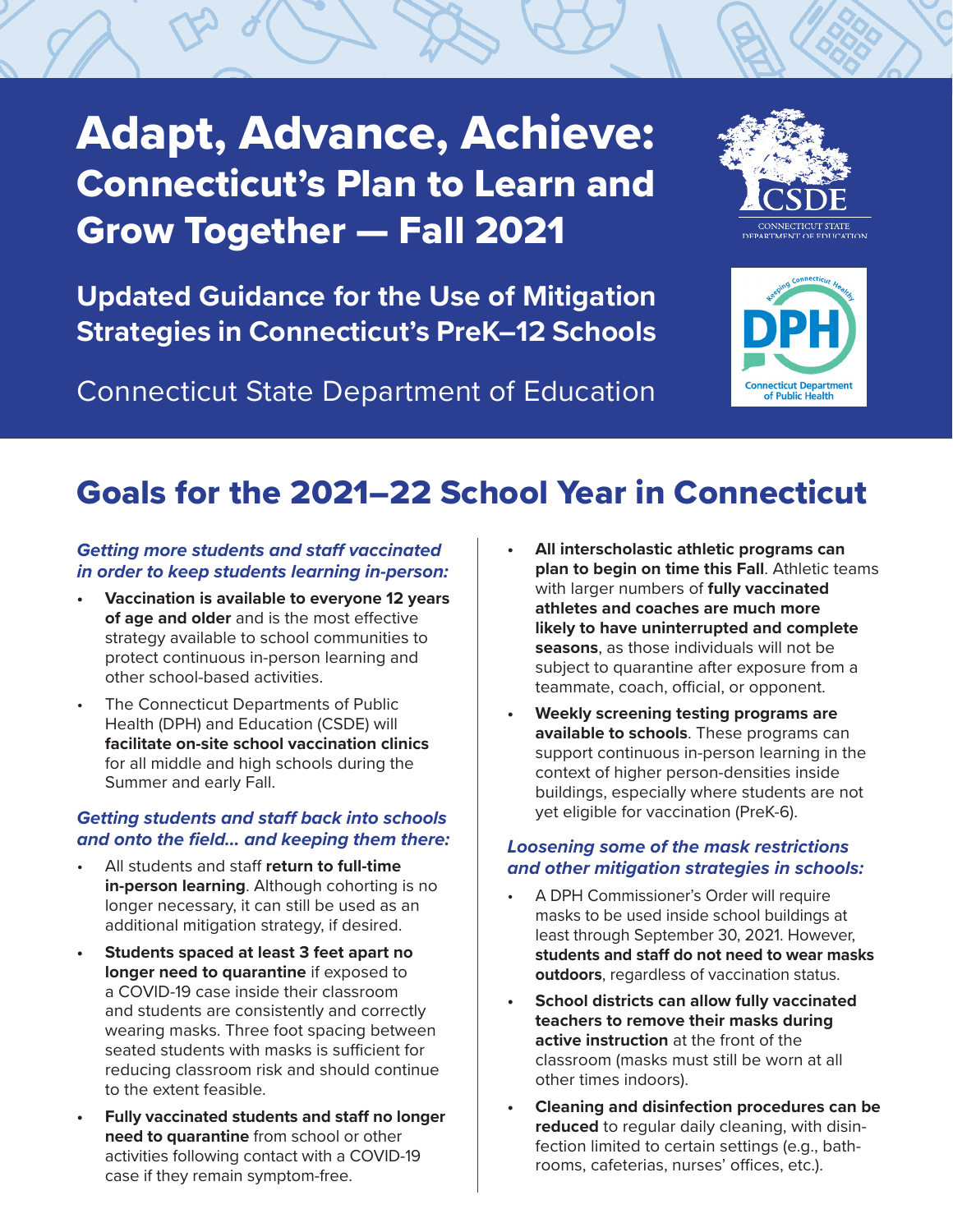#### **Background**

On July 9, 2021, the Centers for Disease Control and Prevention (CDC) released the latest update to their [Guidance for COVID-19 Prevention in K-12 Schools](https://www.cdc.gov/coronavirus/2019-ncov/community/schools-childcare/k-12-guidance.html), which is intended to provide operational guidance for the start of the Fall 2021 semester. On July 19, 2021, following receipt of legislative approval, **Governor Ned Lamont issued Executive Order No. 13, which renewed his preexisting declarations of public health and civil preparedness emergencies through September 30, 2021.** An updated Executive Order (13A) issued on August 5, 2021 includes provisions for the Commissioner of Public Health to prescribe mask requirements, and for the Commissioners of Education and Early Childhood to issue operational and safety rules for school and childcare settings. The Connecticut Department of Public Health (DPH) is providing this interim guidance document in order to assist PreK-12 school administrators in our state, as well as operators of childcare settings that include school-aged children, with the planning and implementation of COVID-19 mitigation strategies in these settings. More specific information on each of the strategies is presented below. Additional appropriate content from external organizations and other partners, can be found within the [CDC document](https://www.cdc.gov/coronavirus/2019-ncov/community/schools-childcare/k-12-guidance.html).

It is clear that the social and emotional well-being of students of all ages, educational staff, and families were negatively impacted to some extent over the prior school year, and a significant contributor to that impact has been the fact that so many students were not able to be consistently present inside their schools. DPH recognizes the importance of balancing physical health with mental health and well-being, especially in young people, and we fully support the plan for school districts to provide in-person learning 5-days per week for all PreK-12 students in our state beginning with the 2021-2022 school year. In planning for the upcoming school year, paramount in districts' decision-making should be getting students back to in-person learning at full capacity in as safe a manner as possible.

The recommended mitigation strategies in PreK-12 schools that have been promulgated by CDC and DPH are designed to address the risks of COVID-19 spread in school settings in the context of the current COVID-19 conditions within communities and statewide, the emergence of new and more transmissible virus variants and other variables affecting transmission, and the experience gained during the prior school year. As students and staff return to their buildings full-time, schools may find certain mitigation strategies particularly challenging to implement as effectively and completely in the coming school year in comparison with their experience with those strategies during the previous year. Decisions regarding how fully to implement any particular strategy in a school, and to what extent compliance will be mandated and enforced, are complicated and multi-factorial. **School administrators should work with their local health departments on a continuous basis to discuss the mitigation strategies that work best in light of local conditions.** Decisions should be informed by a balanced assessment of the overall risk tolerance, costs, and benefits that affect school districts' ability to provide a healthy and meaningful educational experience for students and staff.

# **Vaccination**

**Vaccination is currently the most important and effective strategy for preventing COVID-19 infections and transmission in schools and other settings.** CDC indicates that vaccination can benefit students and staff in the coming school year, including indicating that fully vaccinated students and staff:

- no longer need to quarantine after exposure to a known COVID-19 case if they remain asymptomatic
- do not need to be included in regular screening testing programs for COVID-19
- do not need to wear a mask outdoors, even in crowded outdoor settings (unless instructed to do so while awaiting a negative test after close contact with a known case)

Schools should strongly encourage all eligible students and staff to get fully vaccinated (i.e., 2 weeks after the 2nd dose of Pfizer or Moderna mRNA vaccines or the single dose of the Johnson & Johnson vaccine) against COVID-19 to protect themselves, their families, and their communities. DPH and CSDE have developed a useful vaccine toolkit ([#Vax2SchoolCT](https://portal.ct.gov/-/media/SDE/Digest/2021-22/Vax2SchoolCTToolkit.pdf)) to assist school districts with the planning and execution of vaccine clinics for students, staff, and their families in their schools.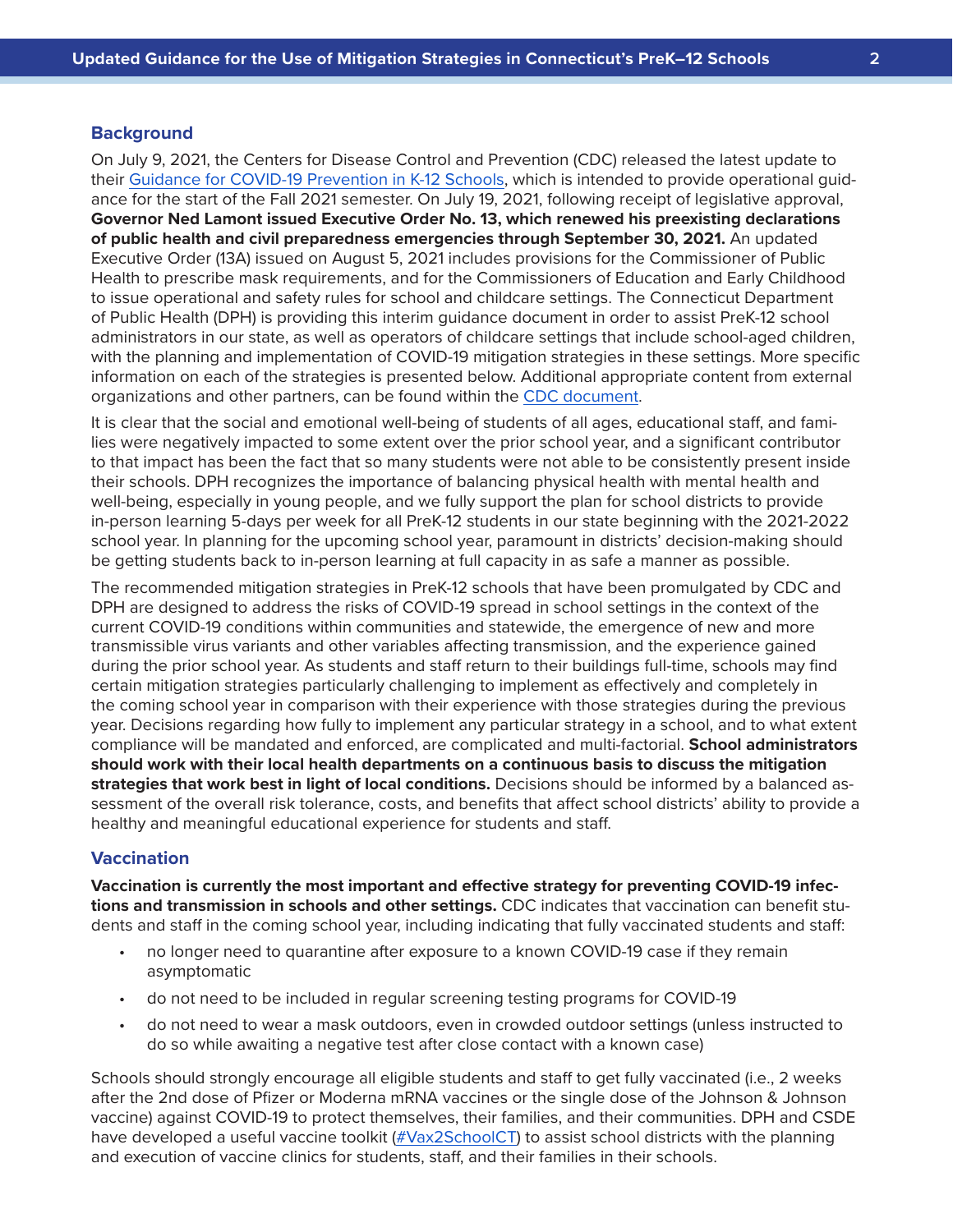#### **Mask Wearing**

As of July 27, 2021, CDC advises universal indoor masking for all teachers, staff, students, and visitors to PreK-12 schools, regardless of vaccination status. Likewise, given the potential that many Connecticut students and school staff will remain unvaccinated through the upcoming Fall semester, the emergence of more transmissible virus variants and vaccine "breakthrough cases," the increased person-density inside school buildings for the coming school year, and the medical and/or developmental need for some students to participate in-person without a mask in many schools, DPH is firm in its opinion that universal masking should continue in PreK-12 school settings as we begin the 2021-2022 school year. As such, the current [DPH Commissioner's Order](https://portal.ct.gov/-/media/Coronavirus/20210807-DPH-Order-Regarding-Universal-Masking.pdf), which was incorporated by reference into [Executive Order 13A,](https://portal.ct.gov/-/media/Office-of-the-Governor/Executive-Orders/Lamont-Executive-Orders/Executive-Order-No-13A.pdf) will remain in effect at least through September 30, 2021. This Order **requires universal mask wearing by all individuals, regardless of vaccination status "(i)nside PreK-12 public or non-public… school buildings… when students are present" as well as "inside licensed childcare facilities, including youth camps."** In an effort to balance the risks of SARS-CoV-2 transmission in a classroom instructional needs, **schools may choose to allow fully vaccinated teachers to remove their masks when they are engaged in active instruction** at the front of the classroom in which students are seated and masked. This should not occur in cases where a fully vaccinated teacher is a close contact of a known case and, in lieu of quarantine, is instructed to wear a mask until they receive a negative test.

Individual school districts should develop and continuously review, in consultation with their legal counsel and district medical advisors, specific policies regarding what limited exemptions to the wearing of face coverings by students or staff will be considered allowable while inside the school building. The need for a medical exemption for the wearing of face coverings of the styles recommended for use in schools for source control is rare. Medical contraindications to the wearing of cloth or other similar loose-fitting masks are generally limited to individuals suffering from severe chronic obstructive pulmonary disease (COPD) such as might be seen with cystic fibrosis, severe emphysema, heart failure, or significant facial burns that would cause extreme pain or interfere with the healing of a skin graft. These severe medical conditions will be rare in students or staff capable of presenting to the school for work or instruction (in most cases these individuals would not be able to move about freely without significant assistance). Mild or intermittent respiratory or other common conditions such as asthma, cardiovascular diseases, kidney disease, or other similar conditions are generally not considered contraindications to the wearing of loose-fitting face coverings.

Aside from medical contraindications, there may be individuals or situations where exemptions to mask wearing should be considered. For example, students with disabilities may not tolerate or be able to wear a mask in schools consistently and/or correctly, but this alone should not be a basis for their exclusion from in-person learning. Schools must consider, on an individualized basis, appropriate accommodations for students with disabilities who are unable to wear a mask. In addition, students and staff involved with certain special education activities like speech therapy, or where visibility of the mouth is required, may need to be exempted from wearing a face covering mask intermittently. In cases where an exception to the masking requirement may be necessary based upon a student's disability, a planning and placement team (PPT) or Section 504 meeting should be convened, as appropriate, to make appropriate programming decisions. In those cases where face covering masks will not be in use, the effective use of other key mitigation strategies such as maximizing distancing, moving activities outdoors or to a well-ventilated space, and/or the use of face shields or other physical barriers will be extremely important to the protection of the students and staff involved.

# **Physical Distancing**

As mentioned previously, with students returning to full-time in-person learning, schools may find certain mitigation strategies particularly difficult to fully implement in the coming school year versus their experience with those strategies during the previous year. In particular, classroom spacing beyond what would be considered normal in schools before the pandemic may not be feasible given the goal in our state to move to full in-person learning for all students.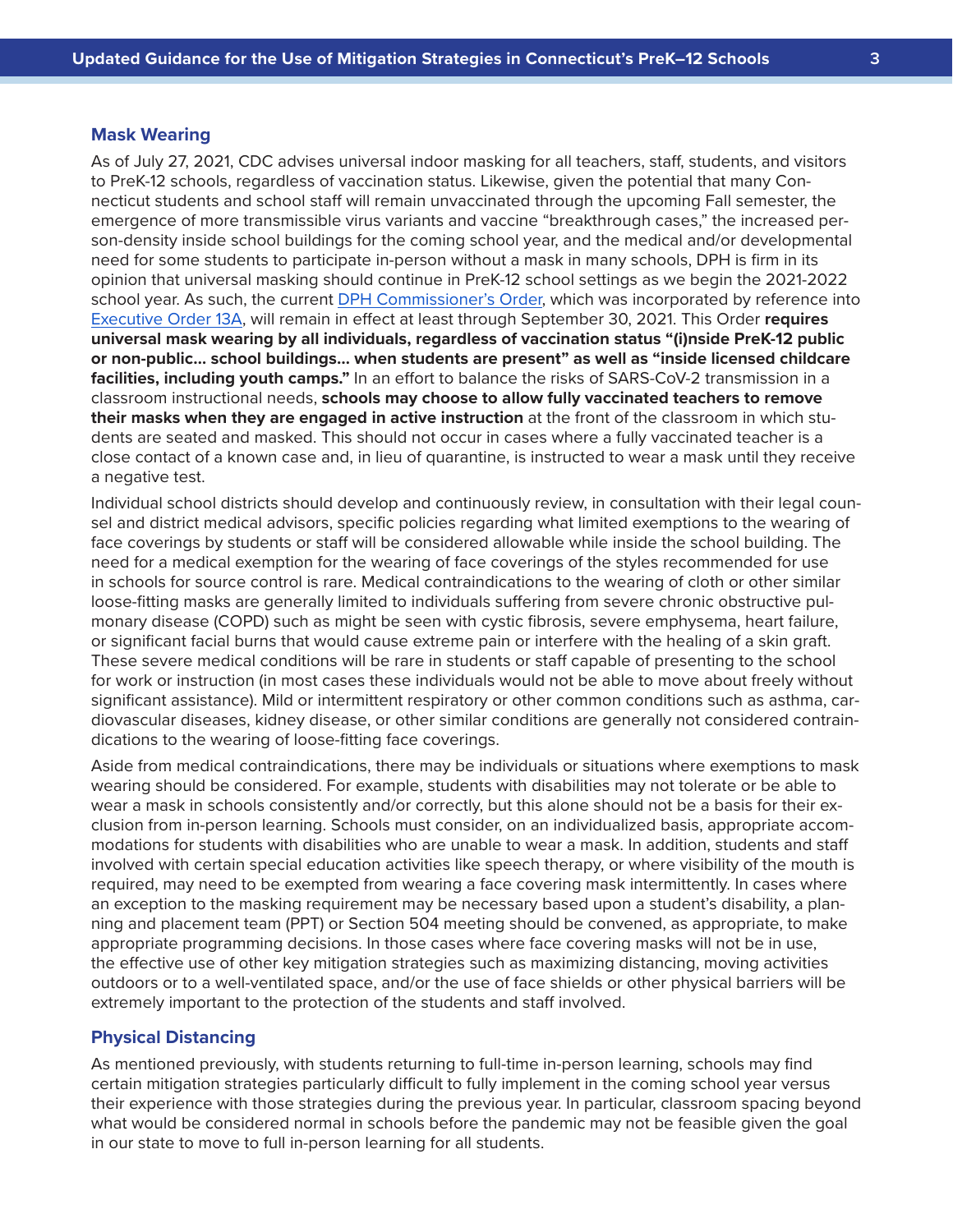DPH recommends that schools continue their efforts to **maximize distance between students to the extent feasible**, however assuming that the amount of space available for instruction and other activities in schools is a fixed and limited variable, the ability to maintain distance inside the available space given a higher person-density may also be limited. Schools that do not have the capacity to provide at least 3 feet of distance between students when seated should consider leaning heavily on other risk mitigation strategies (i.e., continuous and correct mask use, cohorting, screening testing, increased ventilation) in order to avoid extensive quarantines and to keep the risk of COVID-19 spread inside their schools as low as possible.

# **Cohorting**

**Although schools may no longer be required to cohort students, cohorting can still be a useful additional strategy in school settings** where it is challenging to maintain physical distancing of 3 feet or more, such as among young children and where the person-density inside a school or classroom is particularly high. Keeping students together in small groups, having cohorts stay together throughout an entire day, and limiting the movements of cohorts throughout the building can be used to limit the number of students, teachers, and staff who come in contact with each other.

The use of cohorting can limit the spread of COVID-19 within a school community and can facilitate easier contact tracing and pooled screening testing, but it should not replace other prevention measures within each group. If a cohorting strategy is to be used, schools should not cohort students into groups based on vaccination status, past infection status, or any characteristics that could perpetuate academic, racial, special education status, health issues or other tracking.

# **Screening Testing**

In contrast to **"diagnostic testing,"** which is used to determine whether or not someone with COVID-19 symptoms or someone who has been exposed to a known case is infected with SARS-CoV-2, **"screening testing"** refers to periodic testing of individuals without either COVID-19 symptoms or known exposures to others infected with SARS-CoV-2. **Screening testing is beneficial for early identification and isolation of asymptomatic infected individuals to prevent additional virus transmission and outbreaks.** 

Because of the increased person-density in schools projected for the coming school year, the circulation of more transmissible viral variants, and the expectation that COVID-19 case rates could increase as students return to full-time in-person learning, DPH recommends that schools work with state-provided or other testing partners on a voluntary basis to add a component of screening testing for students to their operational plans for the Fall semester, especially in schools where students are not yet eligible for vaccination (i.e., PreK-6). Based on the experience in our state and nationwide during the previous school year, when in-school transmission and outbreaks of COVID-19 did occur, those events were much more likely to begin with introduction of SARS-CoV-2 from infected and asymptomatic adults rather than students. With that being the case, DPH strongly recommends that schools work with state-provided or other testing partners to **provide weekly SARS-CoV-2 molecular screening testing of all unvaccinated teachers, staff, and other adult employees or volunteers who regularly engage with PreK-6 students in their districts.**

Weekly pooled testing of school populations can help to quickly and consistently identify and isolate students and staff who are circulating among the school population while infected with SARS-CoV-2 and capable of transmitting the virus to others, but lack any symptoms of COVID-19 that would otherwise indicate their infection status. The fewer days these individuals are in contact with others inside the school building, the fewer the number of subsequent infections in other students and staff. Earlier identification of COVID-19 cases can also help affected students, staff, and families get appropriate early medical care, resulting in better short-term and long-term health outcomes.

Schools generally are not considered "covered entities" subject to the privacy rules set forth in the Health Insurance Portability and Accountability Act (HIPAA). School districts must, however, comply with all applicable provision of the Family Educational Rights and Privacy Act (FERPA) when maintaining and potentially disclosing personally identifiable information collected as part of screening testing programs.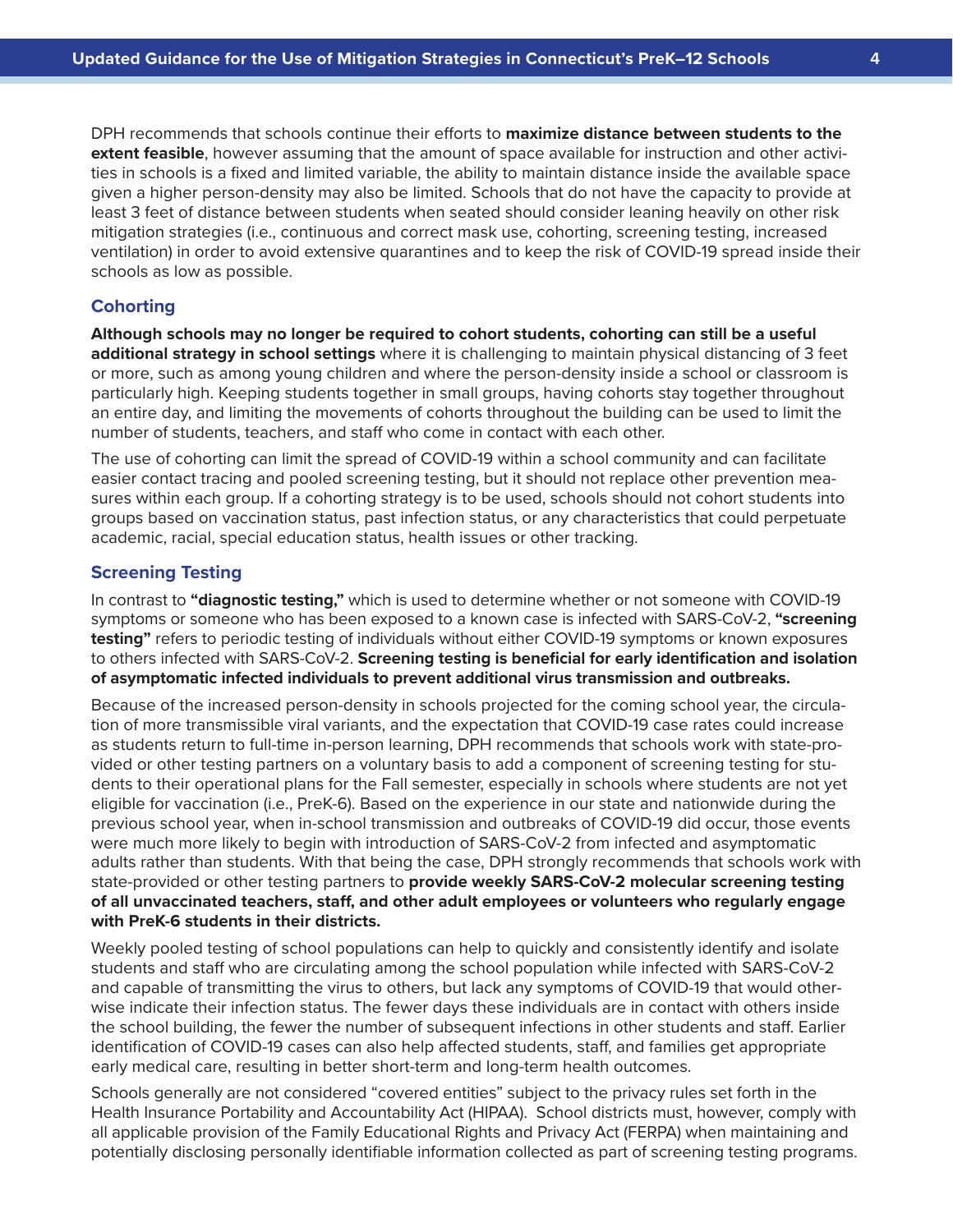As mentioned earlier, CDC guidance provides that students and staff who are fully vaccinated do not need to participate in screening testing programs. CDC currently recommends that fully vaccinated individuals who are exposed to a known case should be tested 3-5 days after exposure to a known COVID-19 case, however they do not need to quarantine after exposure if they do not have any symptoms consistent with COVID-19.

In Connecticut, screening testing may be most valuable in communities with low vaccination coverage, in schools where students are not eligible for vaccination (i.e., PreK-6), and in schools where other prevention strategies cannot be fully and consistently implemented. In addition, screening testing can be used to help evaluate and adjust prevention strategies and provide added protection for schools that are not able to consistently maintain physical distance between students. To be effective, the screening program should test at least once per week, and rapidly (within 24-36 hours) report results. To the extent it is feasible, screening testing more than once a week may be more effective at interrupting transmission.

Resources may be available to assist Connecticut schools with the implementation and ongoing operationalization of screening testing. For more information, school administrators are invited to contact [SchoolCovidTesting@ct.gov.](mailto:SchoolCovidTesting@ct.gov)

# **Ventilation**

Although direct exchange of larger respiratory droplets between individuals in close contact has been implicated as the main route of transmission for SARS-CoV-2, it is possible that smaller aerosol-sized particles can also transmit this virus, particularly in situations where the person-density inside a room is high, an individual with a high viral load is actively shedding virus, and ventilation is poor.

In anticipation of the beginning of the school year, administrators and facilities staff should work with a qualified, trusted, and locally-available Heating, Ventilation, and Air Conditioning (HVAC) contractor to inspect and ensure that central mechanical HVAC system components are operating in such a way as to maximize the introduction of fresh outdoor dilution air into occupied spaces, to provide adequate filtration of recirculated air, to operate continuously while the school is occupied, and to ensure thermal comfort to the extent possible. **Schools are encouraged to work with their HVAC contractor to explore any necessary and appropriate upgrades to their existing HVAC systems** with the goal of striving for/achieving ventilation standards consistent with those outlined in the *American Society of Heating, Refrigerating, and Air-Conditioning Engineers* (ASHRAE) standard 62.1. School districts should be aware that resources provided through the *Elementary and Secondary School Emergency Relief Fund* (ESSER) are eligible to be used for this purpose.

For schools without central mechanical HVAC systems, or where non-central components are also used (e.g., window units, open windows, air exhaust systems), these components should be used in such a way as to **maximize the intake of fresh dilution air while minimizing significant air currents that blow air across the breathing zone of one individual toward another.** The use of stand-alone HEPA filtration units may be considered in spaces where no ventilation with outside fresh air is possible, or in areas where there is a high likelihood that individuals with SARS-CoV-2 infection may be present (e.g., in isolation rooms or nurse's offices). Consistent with recent CDC guidance, DPH discourages schools from investing in ultraviolet (UV-C) or other "exotic" technologies, as there is not currently sufficient evidence to indicate that these technologies have any significant impact on SARS-CoV-2 transmission, or COVID-19 case rates, in schools or other settings.

# **Hand Hygiene**

CDC continues to recommend **frequent hand washing as an additional strategy in schools to help prevent the spread of COVID-19 and other infectious diseases.** DPH recommends that schools: 1) teach and reinforce good hand hygiene, including handwashing with soap and running water for at least 20 seconds; 2) remind students and staff to wash hands frequently, including after toileting, eating, or visiting common areas; and, 3) assist young children with handwashing to ensure that it is done effectively. When handwashing facilities or supplies are not available, the use of hand sanitizer containing at least 60% alcohol is an acceptable substitute for teachers, staff, and older students who can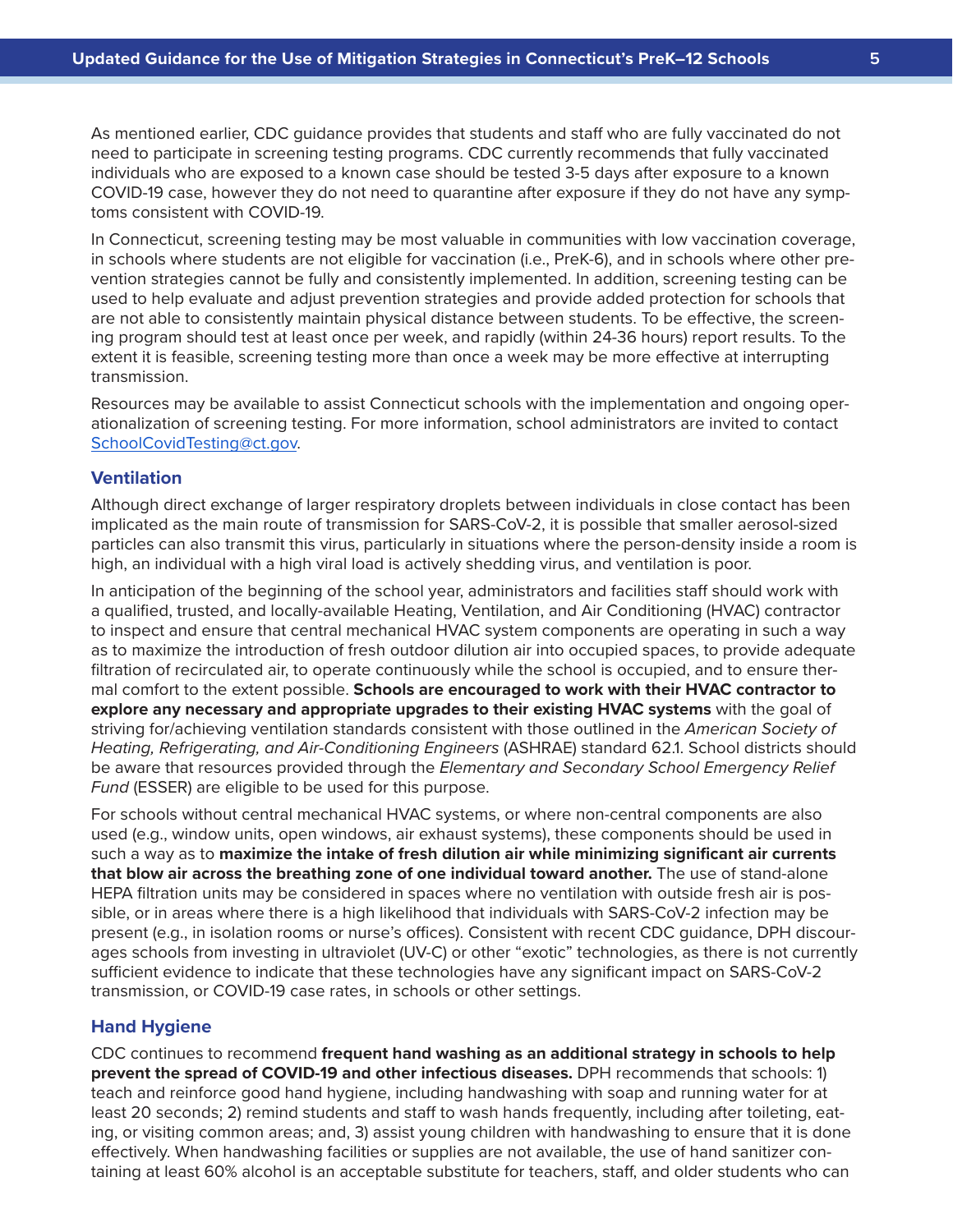safely use hand sanitizer. Hand sanitizer should be available in common areas of the school, should be stored up, away, and out of sight of young children, and should be used only with adult supervision for children under 6 years of age.

# **Staying Home When Sick**

Staying home when feeling sick with symptoms consistent with COVID-19 is essential to keep COVID-19 infections out of schools and prevent spread to others. **Students, teachers, and staff who have symptoms of a potentially infectious illness, such as influenza (flu) or COVID-19, should stay home** and be referred to their healthcare provider for diagnostic testing and care. Schools should clearly communicate their illness policies regarding when individuals should stay away from the school (e.g., when child has a fever, persistent cough, etc.) and when they can return to school (e.g., fever resolved for 24 hours and negative COVID-19 test, etc.), and should be prepared to immediately isolate and send home any students or staff who report to the school with obvious symptoms.

#### **Contact Tracing, Isolation, and Quarantine**

Testing and reporting of COVID-19 cases identified in PreK-12 students and staff, and subsequent contact tracing, isolation of infected individuals, and quarantine of close contacts, will continue to be a necessary part of PreK-12 school operations in the coming year. However, some aspects of these processes have been updated by CDC, the details of which can be reviewed here. Of particular note:

- **• CDC has included an exception in their definition of a close contact for students in a classroom setting.** Students (not teachers or other individuals) within a classroom setting (not on buses or in other non-classroom settings) do not need to be considered close contacts if they are not within 3 feet of a known COVID-19 case for 15 minutes or more (cumulative over a 24 hour period), provided:
	- contact between students happened exclusively inside a PreK-12 school **classroom** (e.g., no additional contact in a cafeteria, on a bus, during sports, outside of school, etc.)
	- both parties were wearing a well-fitting mask consistently and correctly during the entire duration of their contact
	- the student who is considered to be a close contact remains asymptomatic
- Fully vaccinated students and staff who have had close contact with a known COVID-19 case but have no symptoms
	- do not have to quarantine away from school or extracurricular activities (such as sports)
	- should be tested 3-5 days after exposure but can continue with activities until such time as they receive a positive test
	- should wear a mask when in public or otherwise engaged in activities with individuals outside of their household until they receive a negative test (or for 14 days with no test)
- Students and staff who are either unvaccinated, not fully vaccinated, or for whom vaccination status is unknown should follow current guidance for [quarantine](https://www.cdc.gov/coronavirus/2019-ncov/if-you-are-sick/quarantine.html) and [testing](https://www.cdc.gov/coronavirus/2019-ncov/lab/resources/sars-cov2-testing-strategies.html) prior to returning to school or other activities after close contact with a known case

DPH strongly recommends that schools **clearly communicate with families and the school community and reemphasize the importance of vaccination of all eligible students and staff** to maximize their continued access to in-person learning and teaching during the upcoming year and avoid repeated extended quarantine away from school, work, athletics, and other activities.

#### **Cleaning and Disinfection**

Contaminated surfaces are not thought to be a significant contributor to the spread of COVID-19 and, during this past Spring semester, CDC began to move away from the idea of "over-disinfection" in most settings, including PreK-12 schools. This messaging aligned with similar messaging DPH had provided to PreK-12 schools in Connecticut beginning in January 2021. For the upcoming school year, and consistent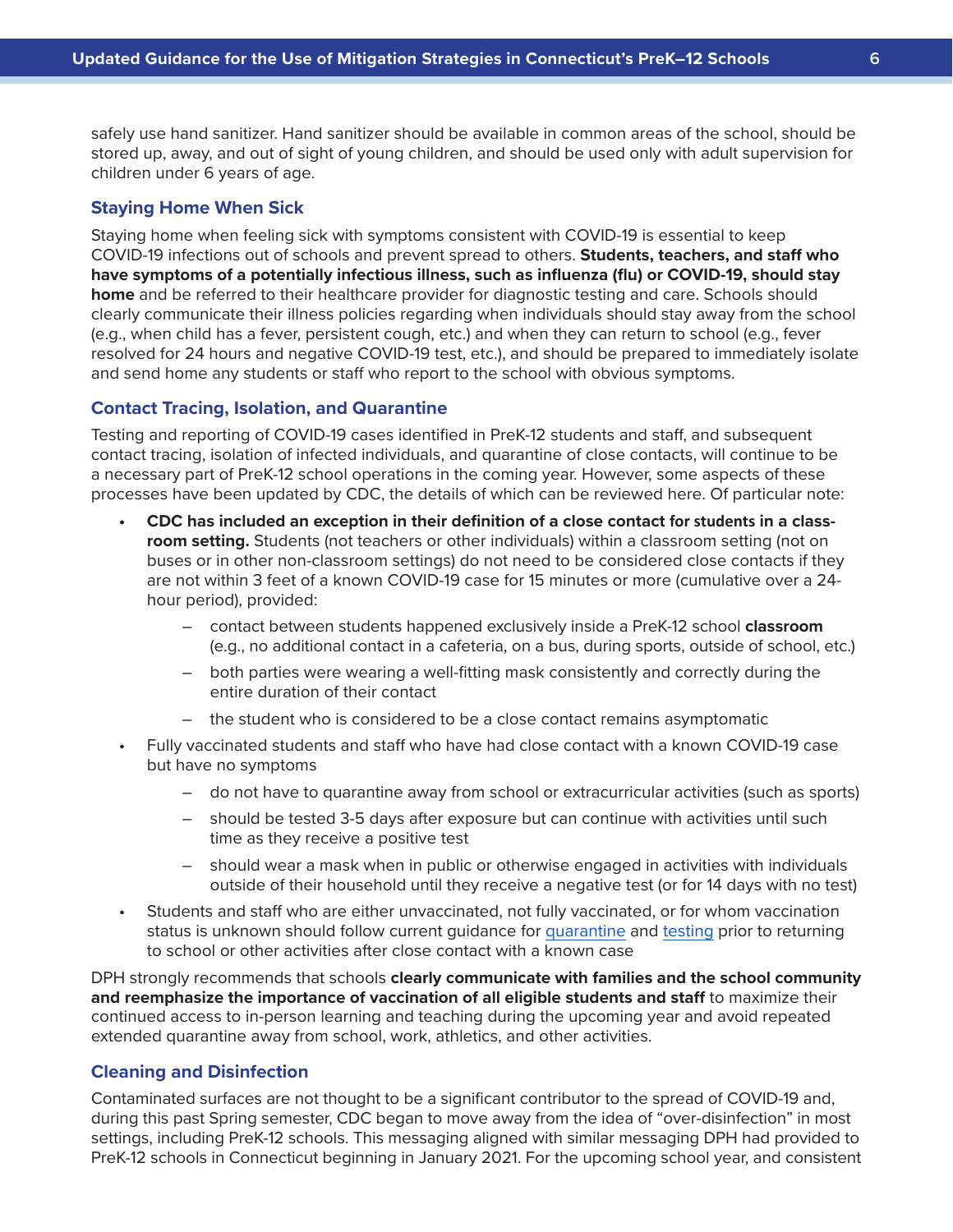with CDC guidance, DPH advises that routine daily cleaning of schools (consistent with standard school cleaning practices), and regular daily (or more frequent if that represents past standard practice in schools) cleaning and disinfection of bathrooms, locker rooms, cafeterias, and health offices, is sufficient to prevent transmission of SARS-CoV-2 from surfaces in PreK-12 schools. In extreme cases where an individual with known COVID-19 and active respiratory symptoms (e.g., persistent coughing, frequent sneezing) was present for an extended period of time in an area, particularly if it is suspected that a mask was not worn consistently or correctly by that individual, facilities staff may consider cleaning and disinfection of the area as an added precaution if the area is to be reoccupied within 24 hours.

#### **Other Considerations**

## *School Buses*

Currently, a Federal [CDC Order](https://www.cdc.gov/quarantine/masks/mask-travel-guidance.html) is in place that requires mask wearing by individuals on all public transportation conveyances including school buses, regardless of individuals' vaccination status. Passengers and drivers must wear a mask on school buses at all times, including on buses operated by public and private school systems, subject to the exclusions and exemptions in CDC's Order. Schools should provide masks to those students who need them (including on buses), such as students who forgot to bring their mask or whose families are unable to afford them. Schools must consider, on an individualized basis, appropriate accommodations for students with disabilities who are unable to wear a mask on a school bus or other mode of transportation provided by the school.

DPH recommends improving ventilation on buses when they are occupied by allowing windows to be opened. Even a **small opening in bus windows can have a significant impact on the amount of available fresh outdoor dilution air** entering the occupied space. In alignment with CDC's new guidance for cleaning and disinfection, buses need only routine cleaning on a daily basis to adequately control transmission risk from surfaces.

#### *Visitor Policies*

Schools should review and clearly communicate their rules for visitors and family engagement activities with families and the entire school community. N**onessential visitors, volunteers, and external groups or organizations who wish to access school facilities during the school day must comply with masking and other policies at all times, regardless of vaccination status.** DPH recommends that visits to the school (e.g., parents requesting meetings, staff interviewing for open positions, etc.) should strive to schedule such meetings virtually or if it is necessary to hold such meetings inside the school building, strive for times when students are not present. **Schools should not limit access for essential direct service providers** (e.g., auxiliary student support services staff, student teachers and supervisors, information technology or facility repair staff, etc.) regardless of vaccination status, but should ensure that those individuals comply with school visitor and mitigation strategy polices while onsite.

#### *Cafeterias*

At full capacity, schools may find it difficult to provide adequate space to separate students appropriately while they are seated in a cafeteria. While fully vaccinated students and staff are at lower risk during eating and drinking activities even when spacing is not available, to the extent unvaccinated students may be unmasked and interacting while they are actively eating and drinking, there is an increased risk of transmission during these times in cases where students are seated together in school cafeterias and school vaccination rates are low. DPH recommends that schools maximize physical distance as much as possible between individuals moving through the food service lines and while eating (especially indoors). Using additional spaces outside of the cafeteria for meals such as classrooms, gymnasiums or outdoor seating can help facilitate distancing, as can operationalizing additional lunch waves if feasible. Schools can take advantage of current federal waivers under the National School Lunch Program and Seamless Summer Option to expand meal service times, for the purposes of adding lunch waves to reduce person-density inside cafeterias and other spaces. School administrators should contact their [Connecticut State Department of Education \(CSDE\) Child Nutrition Unit consultant](https://portal.ct.gov/-/media/SDE/Nutrition/CNstaff/countyassign.pdf) with questions and how to access waivers.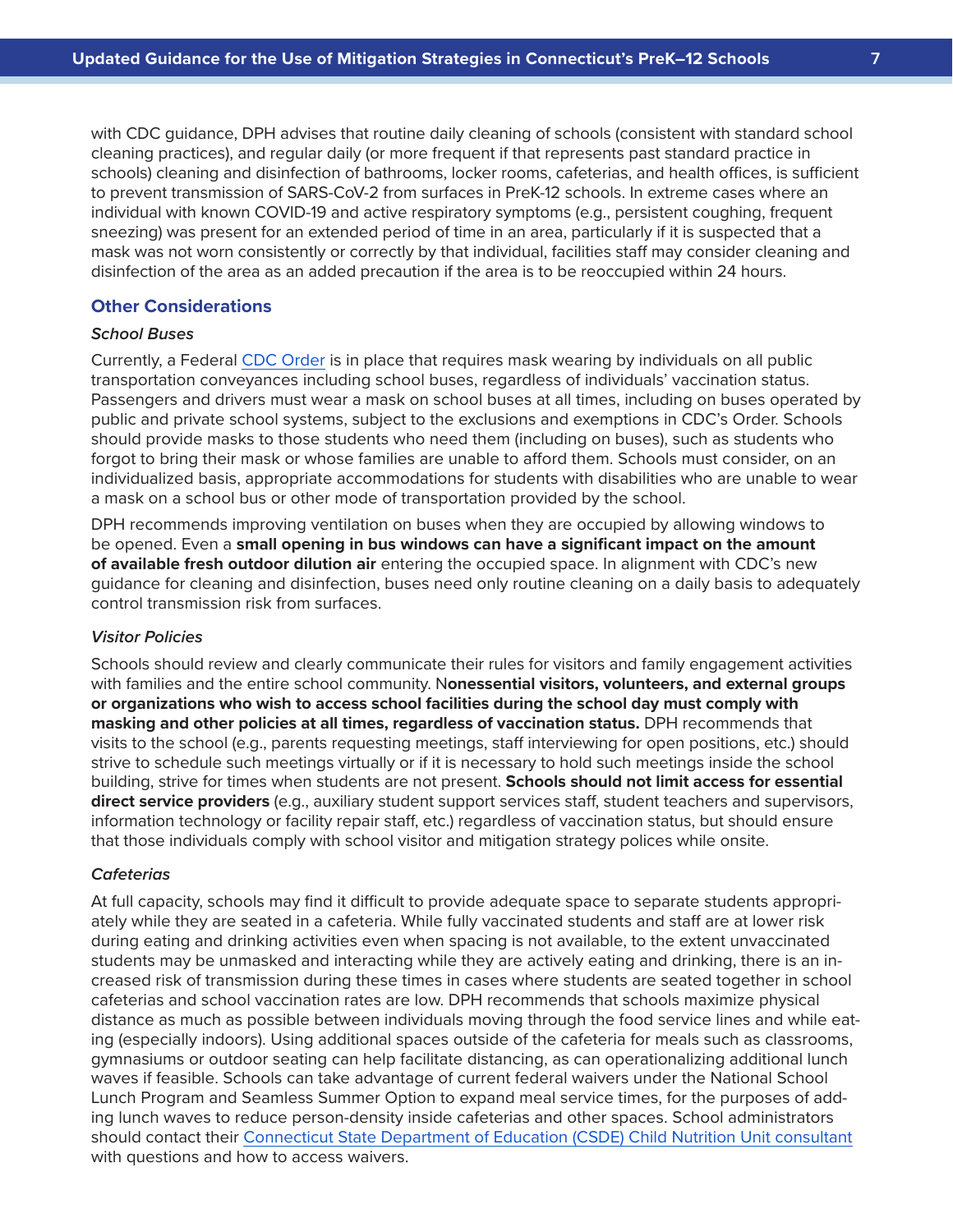Given the very low risk of transmission from surfaces and shared objects, food services need not be limited to single use items and packaged meals. At a minimum, frequently touched surfaces and surfaces that come in contact with food should be cleaned in between lunch waves and then cleaned and disinfected after lunch waves are completed for the day. Signage should be present in and around cafeterias to promote hand washing before, after, and during meal services, before and after eating, after using the bathroom, and after handling garbage, dirty dishes, or removing/changing gloves.

#### *Recess and Physical Education*

In general, students and staff do not need to wear masks when they are engaged in activities outdoors (e.g., participating in outdoor classrooms, play, recess, and physical education activities). When recess or physical education activities are held indoors, it is particularly important for people who are not fully vaccinated to wear masks at all times and maximize distance to the extent possible.

#### *Arts Instruction and Performance*

The generation and spread of respiratory droplets of various sizes during performing arts activities has been [specifically and significantly studied](https://www.nfhs.org/articles/performing-arts-covid-19-resources/) over the past year. In light of findings from those scientific studies, specific recommendations for mitigation strategies have been developed for performing arts education and performance in schools and other settings. As such, DPH recommendations for the use of mitigation strategies for performing arts instruction and performance are largely unchanged from those recommendations that were in place during the prior school year for the start of the 2021 school year.

Connecticut-specific guidance for school arts education will be updated to the extent needed prior to the start of the school year, but some general recommended strategies to consider include:

- moving activities outdoors when/where practical
- maintaining extended distancing (6 feet or more) between participants where increased respiration is likely (e.g., wind instruments, singing, high-exertion dance, etc.)
- implementing droplet control measures during activities with increased respiration (e.g., bell covers for wind instruments, masking during singing, etc.)

# *Athletics and Other Extracurricular Activities*

DPH recognizes that there are real and significant benefits of athletic and other extracurricular activities for physical and mental health and well-being for both children and adults. However, not all sports and activities have the same potential to spread infectious respiratory droplets, and therefore certain sports and activities have more potential to negatively impact communities. While the spread of COVID-19 within and among athletic teams and other extracurricular activity participants presents a risk, there are additional potential down-stream effects as well, most notably the ability of school districts to maintain full-time in-person learning opportunities can be compromised by the need to quarantine and isolate participants and other contacts in the school community.

**COVID-19 vaccination will be an extremely important tool to ensure that athletic programs and other extracurricular activities can continue to perform during the upcoming school year.** Individuals who are fully vaccinated no longer need to wear a mask or physically distance in any outdoor setting, including while participating in sports and extracurricular activities. However, DPH recommends that **unvaccinated individuals engaged in sports or other extracurricular activities continue to consistently and correctly wear a face-covering mask** even in outdoor settings where close contact with other individuals is likely, where activities are likely to increase respiration and respiratory droplet generation, and/or in crowded settings (e.g., bench and sideline areas, during team meetings, during practices and conditioning when engaging with other athletes and coaches, etc.).

Athletic directors, coaches, faculty advisors, families, and school administrators should consider specific sport and other activity-related risks for people who are not fully vaccinated and may wish to consider limiting participation in certain activities to those who are fully vaccinated based on particular risk factors associated with the activity, including: